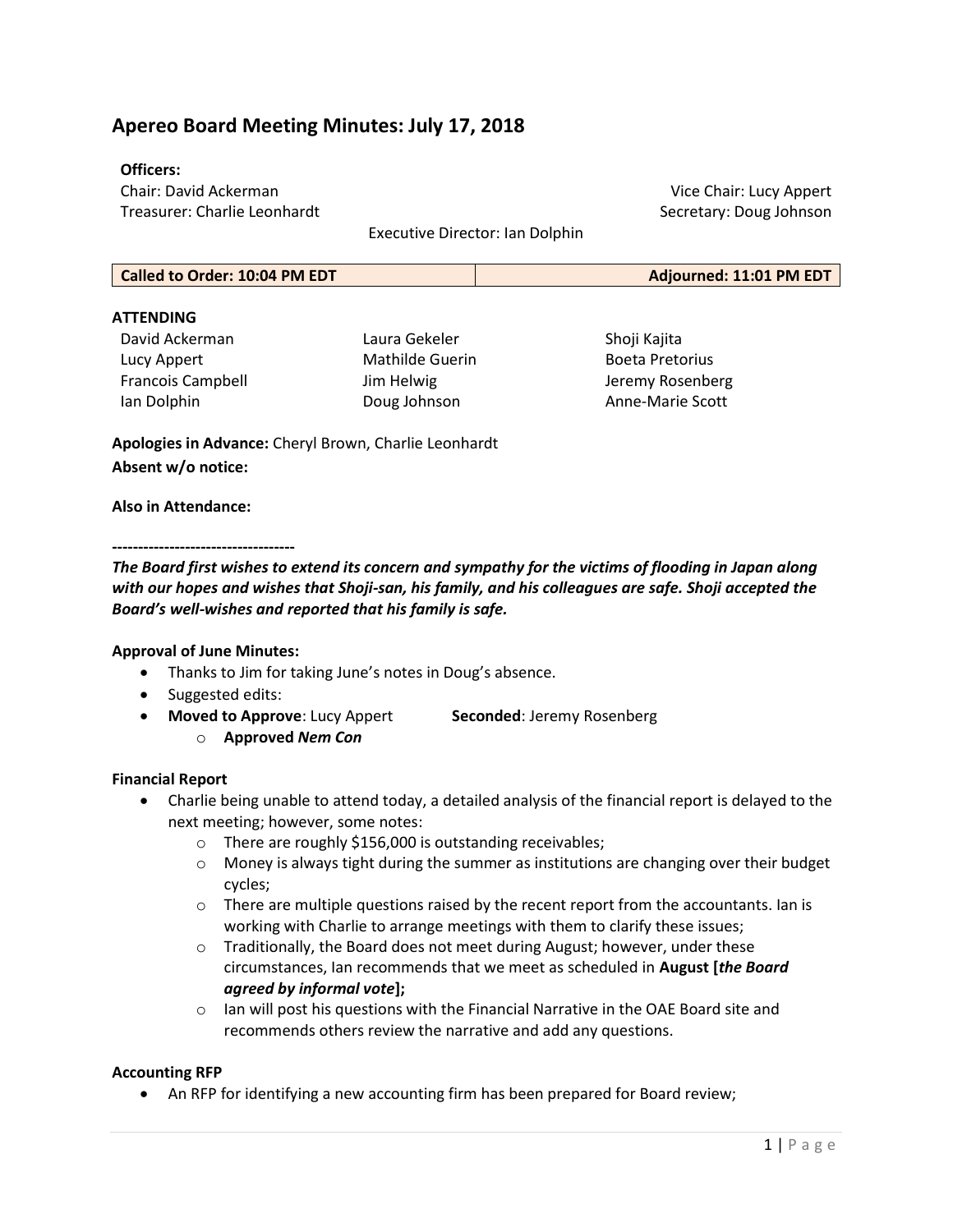- Board members are requested to review and comment on the RFP no later than Thursday this week (July 19);
- Jim recommended separating audit responsibilities from other financial responsibilities and hire a separate from to carry out audits as needed [the Board agreed by informal discussion; no formal vote was taken];

#### Strategy Documents

- The current draft of the Strategic Development document is poste as a Google doc;
- **•** David, Charlie, and Ian recommend electing a 4<sup>th</sup> member of the Finance Committee: **Boeta** Pretorius volunteered, and received Board support;
- Board members who have not already signed up to function as "champions" for different strategic priorities are encouraged to do so, ideally by this Thursday;
- The next step will be to make the plan available to the community asking for community volunteers to participate.

#### Events

- Seeking to compile and maintain an ongoing list of events and activities;
- Do we move forward with Open Apereo 2019? 2018 represented a loss of roughly \$5,000; which is much less than the last three years (e.g. last year, Pennsylvania refused to allow Apereo to operate as a non-profit leading to substantial, unexpected costs for the conference);
- Question: If Apereo is growing in Europe, why not hold Open Apereo in Europe? Answer: While project growth has been mostly in Europe; but member schools and institutions are primarily in North America;
- Jim recommended continuing to plan a 2019 Open Apereo Conference. The Board agreed by informal vote].

#### ED 2018-2019 Performance Measures

• Jim Helwig also volunteered to continue serving.

Motion to Adjourn: Laura Gekeler Second: Jim Helwig Approved Nem con. Adjournment: 1101 hrs (EDST)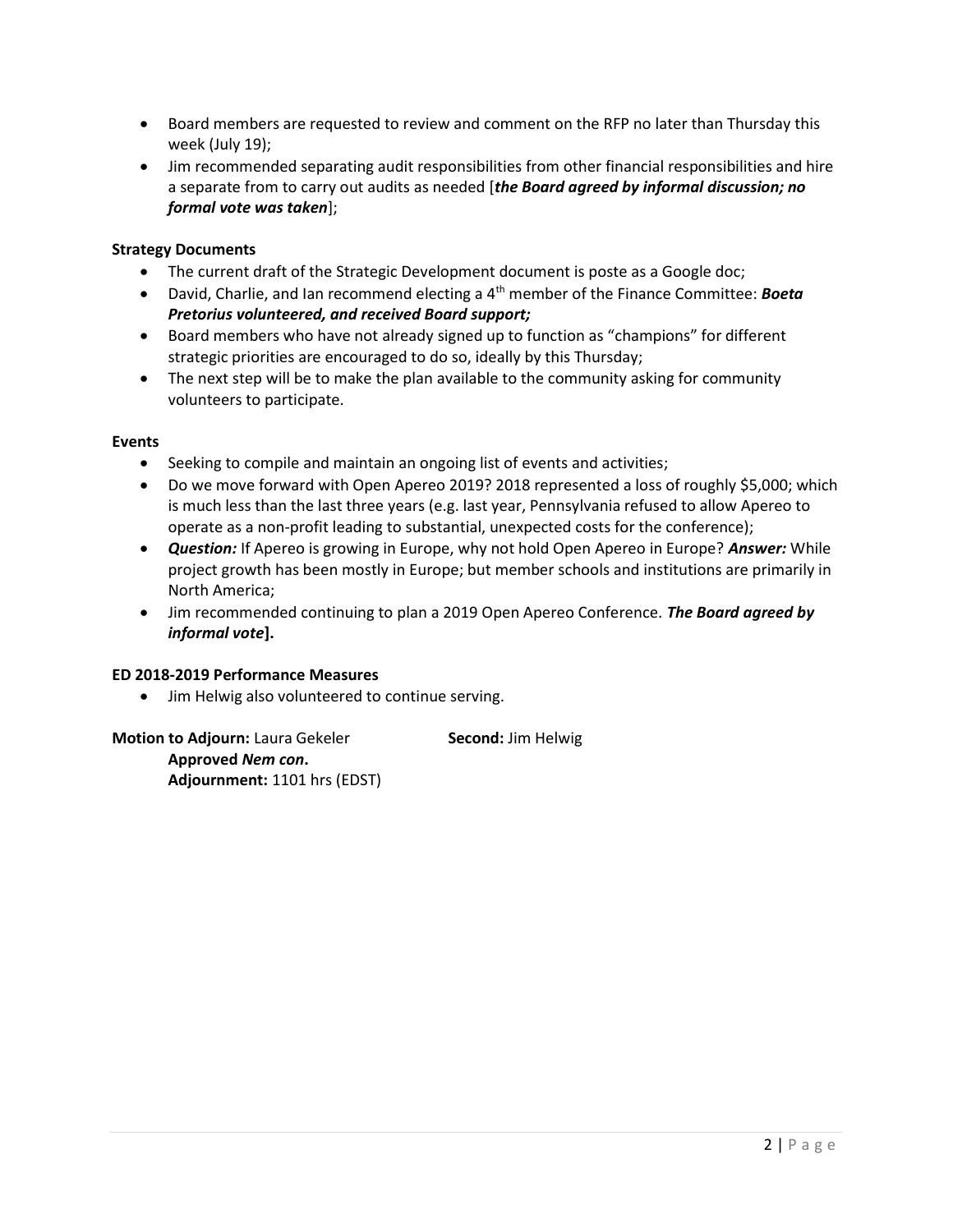## Executive Director's Notes

Items presented to the Board but not discussed in the Board meeting

- 1. Incubation. OnTask has commenced incubation, mentors Cheryl Brown, Ian Dolphin. Initial call very positive, a second call will be held in mid August when an approximate timeframe for the process will be set. Current incubation mentors - Benito Gonzalez (Unicon - Chair), Aaron Grant (Oakland), Dede Hourican (Marist), Jaeques Koeman (Edia), Laura McCord (Rice), Lars Kiesow (Osnabruck), Rober Sherratt (Leeds), Sam Lee Pan (Cape Town).
- 2. Intellectual Property and Copyright. After pausing this work in February, I am taking stock of progress with our IPR attorney. The USPTO found our Xerte submission "confusingly similar" to another mark. We are awaiting the judgement of the USPTO on that other mark - if (as we suspect) the other mark does not succeed in registration, we should be in the clear. Tsugi, Karuta, UniTime and OAE require further work on specimens (examples for both goods and services) before proceeding. These will be actioned in August, as far as possible. We have an open issue around another entity using "OpenCast" in the UK. This is currently under consideration by the OpenCast board.
- 3. Consent Platform. Jisc were discussing priorities around potential consent work with other funding agencies. Work frozen pending outcome.
- 4. **EDUCAUSE Learning Analytics Constituent Group.** Has met regularly, and is re-launching itself during the course of July and August.
- 5. OAE. The project is working through the implications of the transition of the OEA tenant's current hosting to the ESUP-Portail host. I expect to report on this regularly during August. An outline strategic repositioning of OAE in the context of the NGDLE can be found at http://oaeproject.org/2018/06/11/oae-in-the-world-of-ngdle.html

#### 6. Future Events

- o Currently organising a series of Apereo Webinars for September December 2018. Finalising by end July.
- $\circ$  Sakai Virtual Conference planning about to commence led by Wilma Hodges (Sakai Community Coordination).
- o Learning and Student Analytics Conference 2018 will be held in Amsterdam, Netherlands on October 22-23. I will be providing a keynote on day 2. Draft slides for this are available as a PDF in the "Shared Presentations" Board folder in OAE - please do not re-use wholesale before the event(!). If anyone would like a Keynote or Powerpoint version, please drop me a line. the CfP for the event is at https://easychair.org/cfp/LSAC2018
- $\circ$  An EQUELLA Australia conference is tentatively scheduled for 15th November in Melbourne.

### 7. Past Events

- o Open Apereo 2018 See notes in "Apereo Events" Document.
- $\circ$  Xerte Event Nottingham 26th-28th June. I attended and provided an opening keynote on open analytics and moves towards the generation of analytics data by (learning) design in the context of content authoring. Xerte have made significant progress towards adaptive